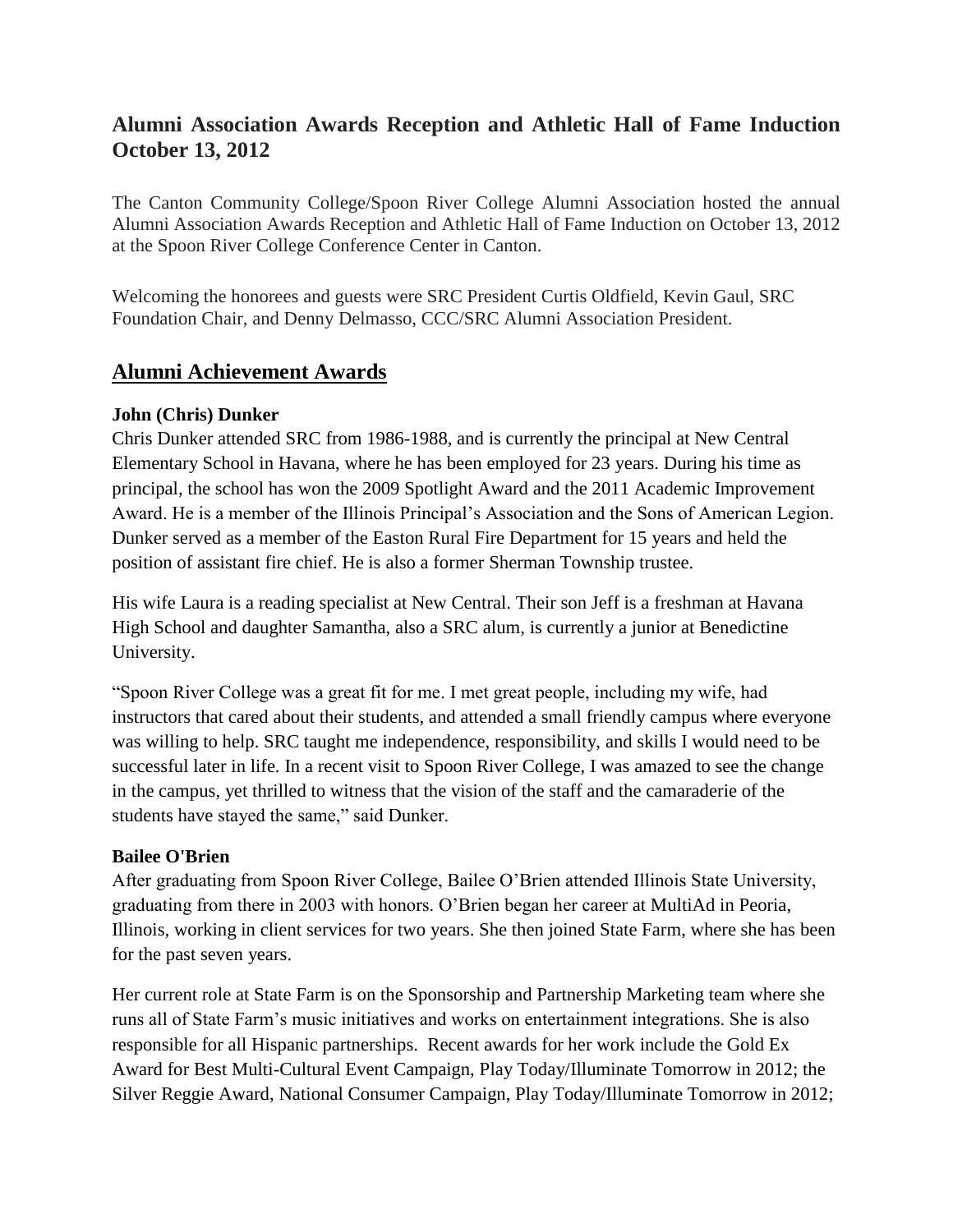Top Corporate Marketer in the US Asian Market by AdAge, State Farm in 2009; and the Field Marketing & Brand Experience Awards, Gold, Most Immersive Brand in 2009.

O'Brien is the daughter of Clif and Jeri O'Brien of Canton, and the granddaughter of Jackie Walters of Canton and Jerry and Eileen Marquis of Vassar, Kansas. She resides in Bloomington.

#### **Netia Viano**

Netia Viano, whose brother Nick Viano accepted the award on her behalf, attended Canton Community College in 1960-1961. She returned in 1985 to what by then had become Spoon River College to complete the credit hours that finally enabled her to obtain her associate degree.

She worked in Bloomington for the Illinois Agriculture Association after her first year at CCC, but is better known for operating Viano's restaurant in Norris for 25 years with her brother Nick. She retired in 2002.

Vianos's volunteer activities include serving as a board member for the Fulton County Humane Society since its inception in 1997. She has also served on the 708 Board and is a past president of the I-Care Board affiliated with the Fulton County Health Department. She has been recognized as a top fundraiser for the Muscular Dystrophy Association and Relay for Life.

While a student at CCC, Viano excelled in classes and was involved in cheerleading, the yearbook staff, and the drama department.

"My teachers at CCC all interacted with students and made it a very enjoyable experience," said Viano, who was also the First Princess in the 1961 Canton Friendship Festival Pageant.

### **Louise White**

Louise White worked at Graham Hospital School of Nursing, Lincoln College in Normal, and was the director of financial aid at Spoon River College for "13 rewarding years." Since retiring in 2006, White has served as a financial aid consultant, and fills in as a temporary financial aid director at Lincoln College and St. John's College of Nursing. Currently she is the Orion township supervisor and the organist at White Chapel United Methodist Church. She volunteers at the Health and Wellness Clinic and the Fulton County Humane Society, and is a member of Phi Theta Kappa.

A part-time student who worked the entire time she was attending college, White said, "Spoon River College made me a great believer in a community college education and you will not find a stronger advocate than I am." She attended classes at CCC, at Dahm Hall, and graduated on the Canton Campus. She received her B.A. from Western Illinois University.

# **Distinguished Alumni Award**

### **Curt Oldfield**

Curt Oldfield attended Spoon River College from 1993-1995 before transferring to Illinois State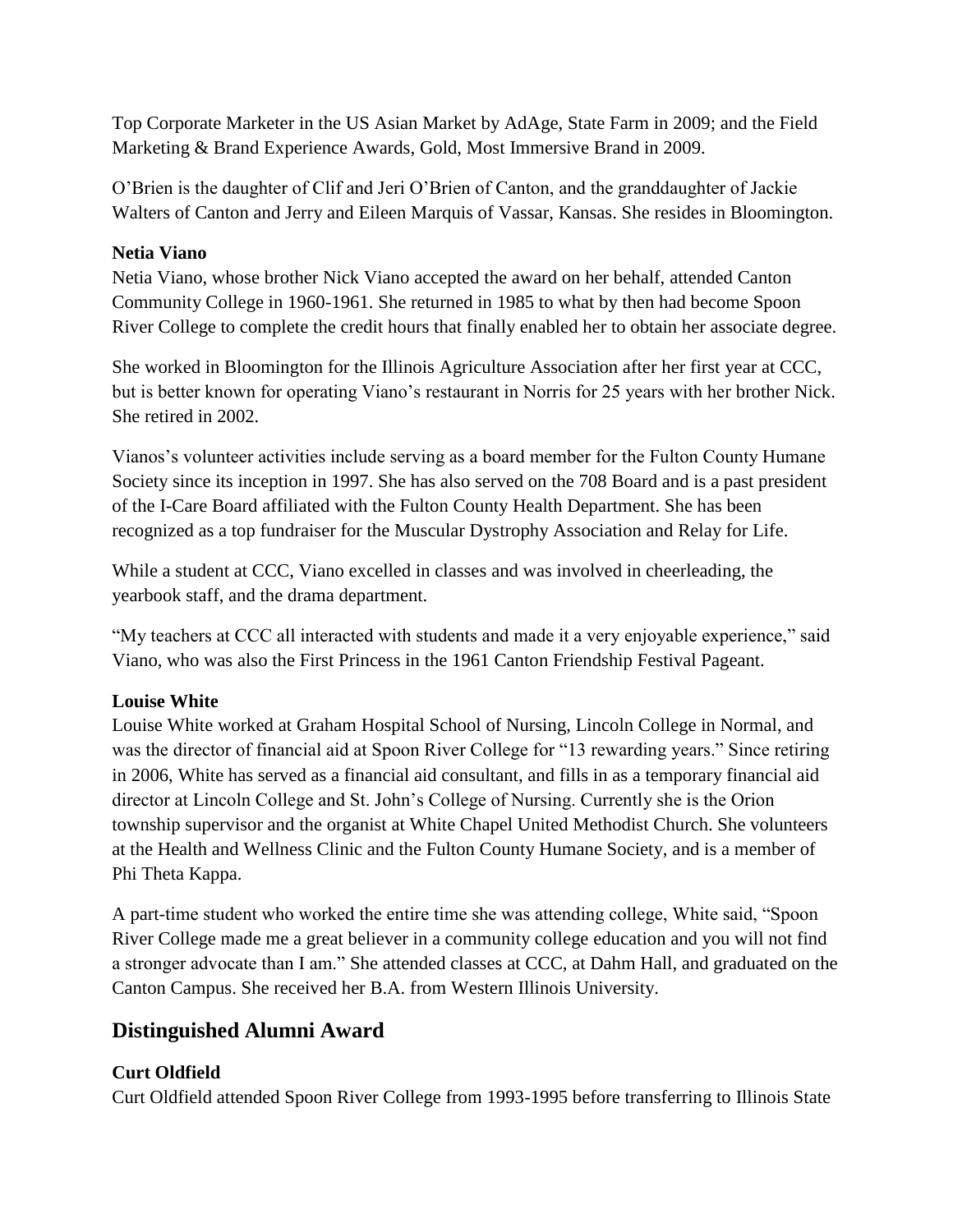University. He began his teaching career at Roseville High School, and then returned to Spoon River College as an agriculture instructor before becoming the Dean of Instruction. Oldfield moved to Iowa to serve as the vice president of academic affairs at Northeast Iowa Community College, and then returned once again to Spoon River College, this time as its 8th president.

Oldfield has served as a board member of the Junior Achievement of the Heartland, the Dubuque Symphony Orchestra, the Dubuque Young Professionals, as vice president of the Fulton County Board, and as finance chair of the Fulton County Board. He has also been honored as one of Peoria Area's 40 Leaders Under 40, a Dubuque Telegraph Herald Rising Star, and a Spoon River College Outstanding Faculty.

"Excellent faculty at Spoon River College, such as Gene McGrew, Doug Okey, Mark Welch, Sandy Weeks, Tracy Snowman, Jeannine Standard, Jan Hardy, and Bob Harland gave me a great start, helped me realize my full potential, and taught me more than just what was in a textbook. The quality of classes and instructors were unmatched, and my education at SRC provided me with the skills to complete my Master's degree from University of Illinois and continues to help me even now as I near the completion of my PhD from Iowa State University," said Oldfield.

Oldfield resides in Canton with wife Pattie and children, Lauren and Nicholas. His parents are Verne and Carolyn Oldfield of Farmington.

## **Distinguished Retiree Award**

### **William (Bill) Wilson**

A highly regarded instructor at Spoon River College from 1966-1991, Bill Wilson was honored posthumously for more than 25 years of teaching service at Spoon River College. During his tenure, he was awarded the H. Truman Standard Distinguished Faculty Award and the 1991 Illinois Community College Trustees Association Outstanding Faculty Award. He was a member of the Human Anatomy and Physiology Society and numerous other educational organizations throughout his professional life.

Wilson was also a member of the Morning Star Lodge #734 A.F. & A.M., the Scottish Rite in Peoria, the American Legion, and was a Mason for 41 years. Wilson served in the U.S. Navy in both WWII and the Korean War. He was also the Committee Chairman of Boy Scout Troop 104 for 23 years and the Order of the Arrow.

Wilson's wife Mary and son Randy attended the reception and accepted the award on his behalf and on behalf of his other children who could not attend, Jeff, Carol, and Pam. They believe that if Wilson had been present, he would have said that he was fortunate to have found a profession that made him eager to start each day. As the years passed and he grew closer to retirement, Wilson told his family that "I'll know that it is time to retire when I don't want to get up and go to work in the morning." He never had to make that decision. Wilson died in October 1991.